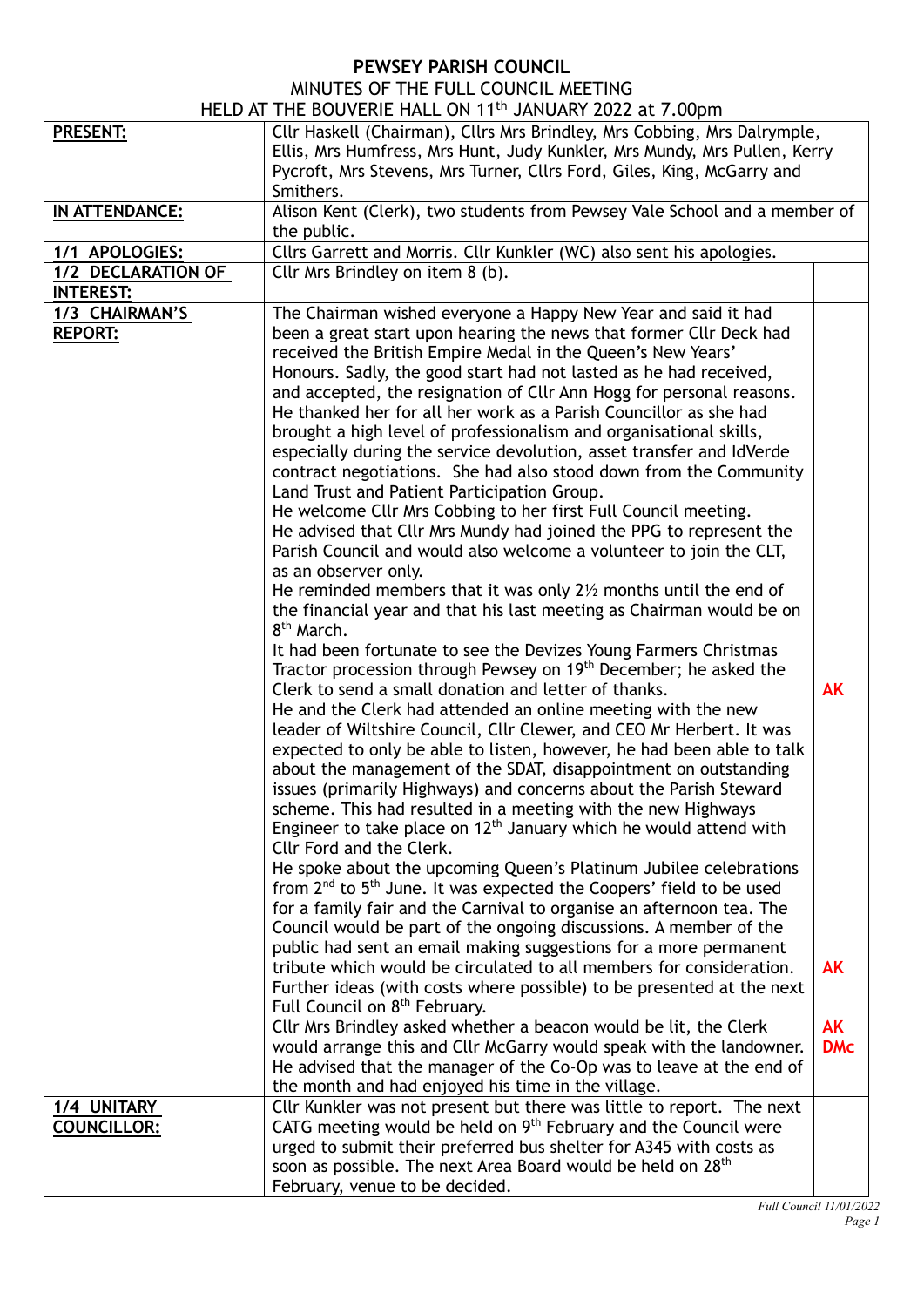|                            | The Full Council would be held on 15 <sup>th</sup> February and would                                                                                      |           |
|----------------------------|------------------------------------------------------------------------------------------------------------------------------------------------------------|-----------|
|                            | determine the budget for the coming year. The planned meeting for                                                                                          |           |
| 1/5 POLICE MATTERS:        | Town and Parish Councils on 21 <sup>st</sup> January had been postponed.<br>Discussions were ongoing with the Police and Crime Commissioner                |           |
|                            | with further debate at the next PCAP meeting. An increase to the                                                                                           |           |
|                            | police precept of £10 month had been suggested by the PCC.                                                                                                 |           |
|                            | Speedwatch: Cllr Mrs Humfress advised the device was in Pewsey and                                                                                         |           |
|                            | sessions would be held once the weather improved. They would be                                                                                            |           |
|                            | accompanied by a police officer towards the end of the month.                                                                                              |           |
| 1/6 MINUTES OF THE         | All being in agreement, the minutes of the meeting held on 14 <sup>th</sup>                                                                                |           |
| <b>LAST MEETING:</b>       | December were signed as a true record, by the Chairman.                                                                                                    |           |
| 1/7 ADOPTION OF            | Cllr Mrs Hunt proposed acceptance of the minutes of the Planning                                                                                           |           |
| <b>MINUTES SINCE LAST</b>  | Committee meetings held on $28th$ July, 18 <sup>th</sup> August, 22 <sup>nd</sup> September,                                                               |           |
| <b>MEETING:</b>            | 20 <sup>th</sup> October, 24 <sup>th</sup> November, seconded Cllr Smithers, all in favour.<br>Cllr Judy Kunkler proposed acceptance of the minutes of the |           |
|                            | Environment Committee meeting held on 8 <sup>th</sup> September, seconded                                                                                  |           |
|                            | Cllr Mrs Stevens, all in favour.                                                                                                                           |           |
| 1/8 FINANCE:               | a) Balance in Current account £89,456.32 Instant Reserve account                                                                                           |           |
|                            | £46,751.46, Lloyds Business Account £60,741.00, Nationwide Savings                                                                                         |           |
|                            | Account £85,146.82, Cambridge Building Society £85,000.00, Unity                                                                                           |           |
|                            | Trust Savings Account £85,000.                                                                                                                             |           |
|                            | The funds from Wiltshire Council for Whatley Drive had still not been<br>received.                                                                         |           |
|                            | b) Payments, as listed were proposed for approval by Cllr Mrs                                                                                              |           |
|                            | Stevens, seconded Cllr Judy Kunkler, all in favour.                                                                                                        |           |
|                            | c) There were no quotations for acceptance.                                                                                                                |           |
|                            | d) Petty Cash - opening balance £39.45, no expenditure in the                                                                                              |           |
|                            | month.                                                                                                                                                     |           |
| 1/9 REVIEW OF              | Cllr Ann Hogg had previously sought comments on the review which                                                                                           | AK/       |
| <b>STANDING ORDERS AND</b> | would now be undertaken by Cllr Haskell and the Clerk. Cllr Ellis                                                                                          | CH        |
| <b>TERMS OF REFERENCE:</b> | and Cllr Mrs Mundy had submitted amendments for consideration.                                                                                             |           |
|                            | The review of Terms of Reference was the responsibility of each<br>Committee Chairman.                                                                     |           |
| 1/10 YOUTH PROJECTS:       | An update email from the youth team had been circulated to all                                                                                             |           |
|                            | members. It was understood the New Years' Eve event had been a bit                                                                                         |           |
|                            | disappointing, but there had been good feedback from those who                                                                                             |           |
|                            | had attended.                                                                                                                                              |           |
|                            | Cllr Ellis advised the team had been working with a local person who                                                                                       |           |
|                            | was keen on setting up a youth club. A strategic plan would be put                                                                                         |           |
|                            | together, with costings, in order to present ideas in due course.                                                                                          |           |
|                            | Cllr Mrs Dalrymple was keen to maintain communication with the<br>schools, Cllr Ellis agreed but explained that some youths do not                         |           |
|                            | engage with the school environment. Community First were helping                                                                                           |           |
|                            | to co-ordinate locally. Cllr Mrs Dalrymple advised that Pewsey Vale                                                                                        |           |
|                            | School were hoping to establish a school council.                                                                                                          |           |
| 1/11 WHEELED SPORTS:       | Cllr Mrs Hunt had nothing to report.                                                                                                                       |           |
| <b>1/12 COMMUNITY LAND</b> | Cllr Haskell reported that Green Square Accord were too busy to                                                                                            |           |
| <b>TRUST:</b>              | undertake the architect work in house, so the CLT were in the                                                                                              |           |
|                            | process of interviewing and selection. Whilst this would slow things                                                                                       |           |
|                            | up, the directors were confident they could deliver what was                                                                                               |           |
|                            | necessary for the police estates department.                                                                                                               |           |
|                            | Cllr Mrs Hunt and Cllr Smithers could consider representing the                                                                                            | MH/       |
|                            | council dependent upon the amount of time required.                                                                                                        | <b>MS</b> |
| 1/13 CLIMATE CHANGE:       | Cllr Haskell reported he had not yet heard anything further on the                                                                                         |           |
|                            | planting of trees at Jones' Mill.                                                                                                                          |           |
|                            | Cllr Ellis reported the Climate Change strategy would be adopted on                                                                                        |           |